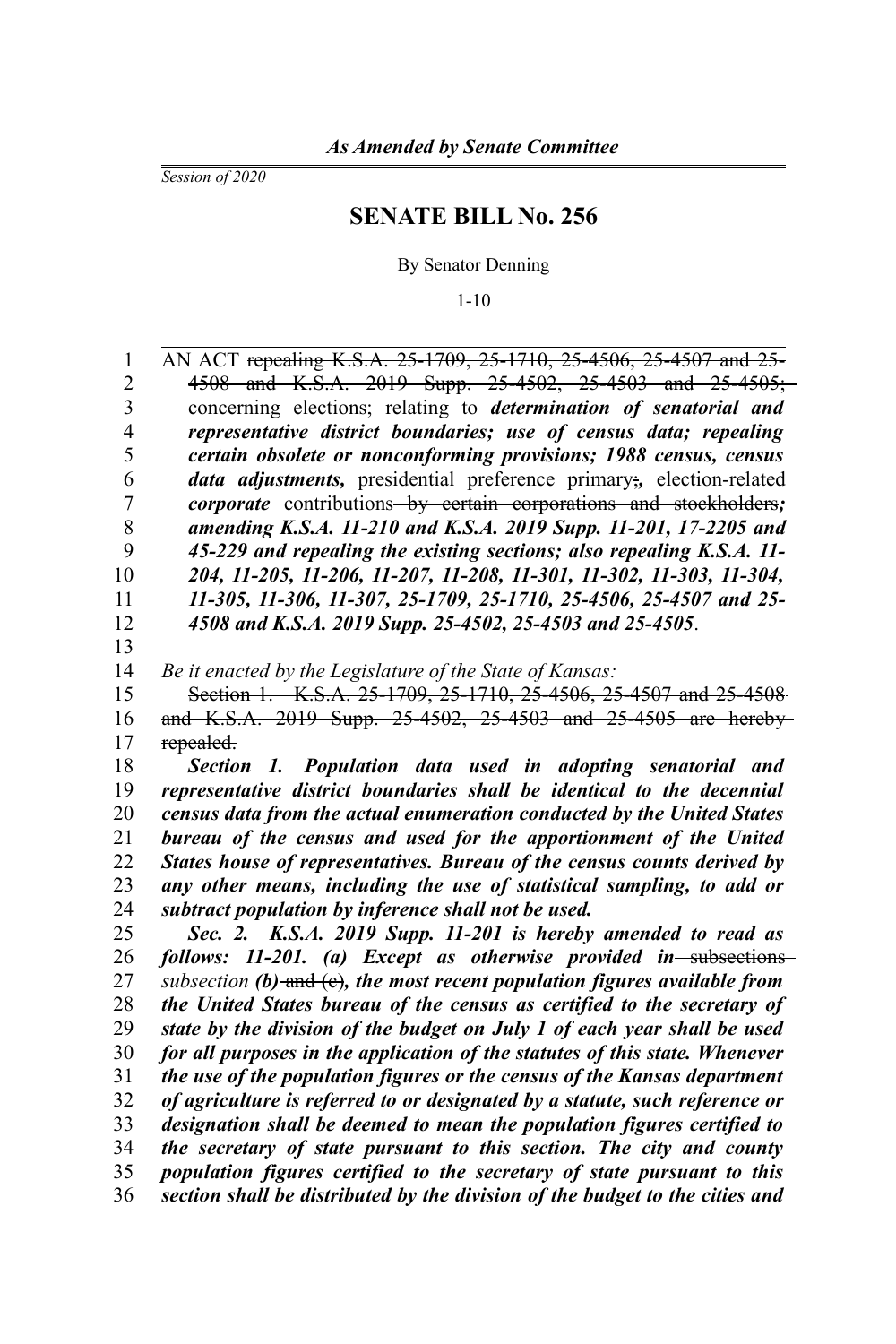*counties of the state and to such other governmental entities as the* 1

*division deems appropriate and shall be made available by the division upon request of any other person.* 2 3

*The population figures certified to the secretary of state pursuant to this section shall be disposed of in accordance with K.S.A. 75-3501 et seq., and amendments thereto.* 4 5 6

*(b) On July 1 of each year, the division of the budget shall distribute to the treasurer of each county and to the secretary of revenue a table showing the total population of the county, the total population of the county residing outside the boundaries of any incorporated city and the population of each incorporated city within the county, using the most recent information which is available from the United States bureau of the census and which provides actual or estimated population figures for both cities and counties as of the same date. Such table shall be used as the basis for apportioning revenue from any countywide retailers' sales tax pursuant to K.S.A. 12-192, and amendments thereto.* 7 8 9 10 11 12 13 14 15 16

(c) Population figures established by the enumeration authorized under K.S.A. 11-204 to 11-208, and amendments thereto, shall be used only as a basis for the reapportionment of any state legislative districts, reapportionment of which is authorized pursuant to section 1 of article 10 of the constitution of the state of Kansas, in the year 1989, and for such other purposes as shall be specifically authorized by K.S.A. 11-204, and amendments thereto. 17 18 19 20 21 22 23

*Sec. 3. K.S.A. 11-210 is hereby amended to read as follows: 11-210. Notwithstanding the provisions of K.S.A.*  $-11-304$  and 11-321, and *amendments thereto, and section 1, and amendments thereto, for the purpose of making applications for grants, the secretary of state and any political subdivision of the state may use any census data available.* 24 25 26 27 28

*Sec. 4. K.S.A. 2019 Supp. 17-2205 is hereby amended to read as follows: 17-2205. (a) (1) The membership shall consist of the organizers and such persons, societies, associations, copartnerships and corporations as have been duly elected to membership and have subscribed to one or more shares and have paid for the same, and have complied with such other requirements as the articles of incorporation may contain.* 29 30 31 32 33 34 35

*(2) Once a person becomes a member of the credit union, such person may remain a member of the credit union until the person chooses to withdraw or is expelled from the membership of the credit union.* 36 37 38 39

*(3) Members of a credit union also may include the following:* 40

*(A) The spouse of any person who died while such person was within the field of membership of the credit union;* 41 42

*(B) any employee of the credit union;* 43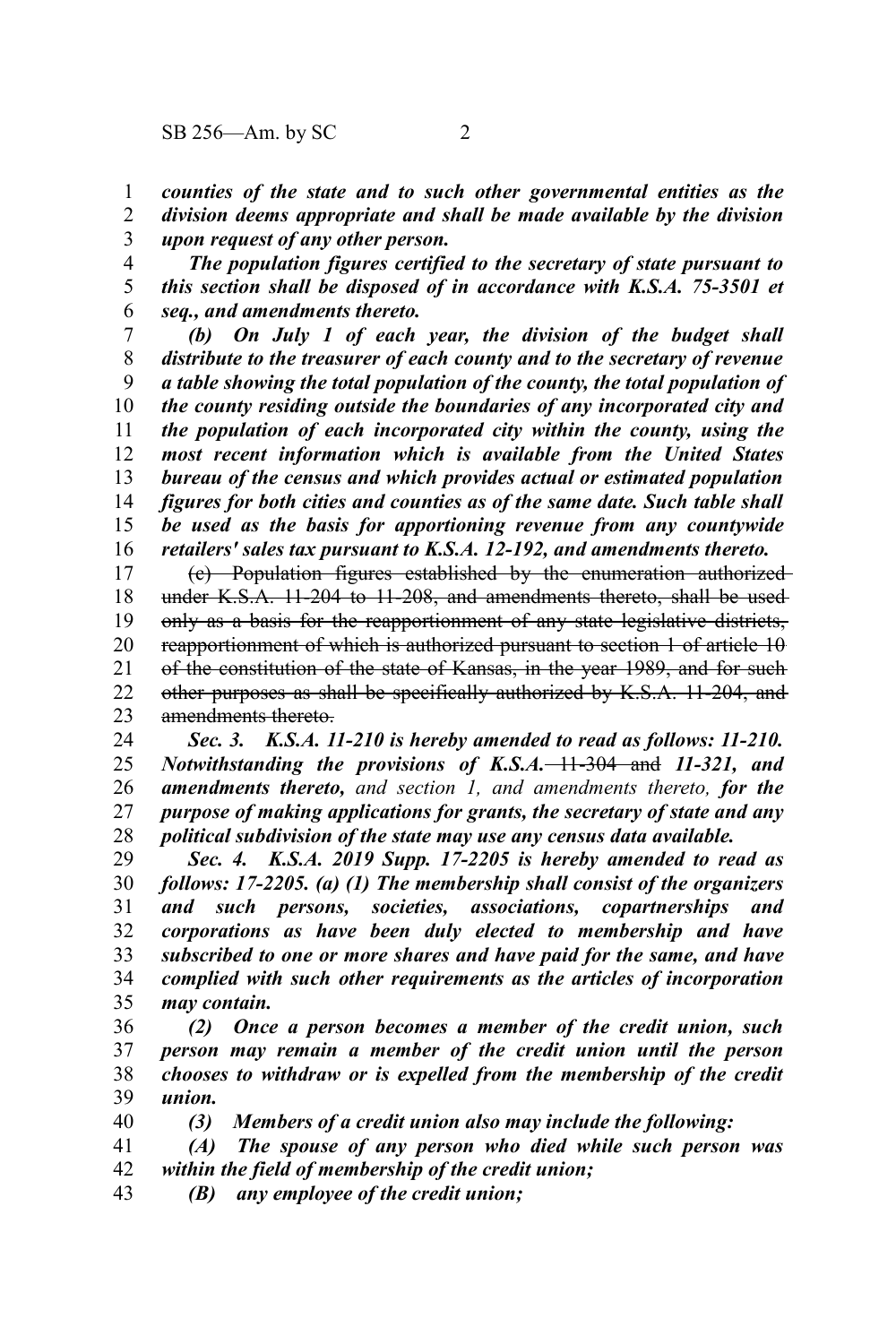*(C) any person who retired from any qualified employment group within the field of membership;* 1 2

*(D) any person of a volunteer group recognized by the management of the association or employee group within the field of membership and such person: (i) Has completed a training program offered by the volunteer group to further its goals; (ii) serves on the board of the volunteer group; or (iii) serves as an officer of the volunteer group;* 3 4 5 6 7 8

*(E) any member of such person's immediate family or household;*

*(F) any organization whose membership consists of persons within the field of membership; and* 9 10

*(G) any corporate or other legal entity within the field of membership as identified in the charter, articles of incorporation or bylaws of the credit union.* 11 12 13

14

27

*(4) For the purposes of subparagraph (E) of paragraph (3):*

*(A) Except as provided in subparagraph (B), the term "immediate family or household" shall mean spouse, parent, stepparent, grandparent, child, stepchild, sibling, grandchild or former spouse and persons living in the same residence maintaining a single economic unit with persons within the credit union's field of membership.* 15 16 17 18 19

*(B) If the credit union's bylaws adopted a definition of immediate family before June 30, 2008, the credit union may use that definition. A credit union may adopt a more restrictive definition of immediate family or household.* 20 21 22 23

*(C) If authorized in the credit union's bylaws, a member of the immediate family or household is eligible to join even when the eligible member has not joined the credit union.* 24 25 26

*(b) (1) Credit union organizations shall be limited to:*

*(A) A group having a single common bond of occupation or association;* 28 29

*(B) a group having multiple common bonds of occupation or association or any combination thereof. No such group shall have a membership of more than 3,000 except as permitted in subsections (c) or (d); or* 30 31 32 33

*(C) persons residing, working or worshiping in or organizations located within a geographic area.* 34 35

*(2) A common bond of occupation may include employees of the same employer, workers under contract with the same employer, businesses paid by the same employer on a continuing basis or employees in the same trade, industry or profession.* 36 37 38 39

*(3) A common bond of association may include members and employees of a recognized association as defined in such association's charter, bylaws or other equivalent document.* 40 41 42

*(c) A credit union which chooses to be limited as provided in* 43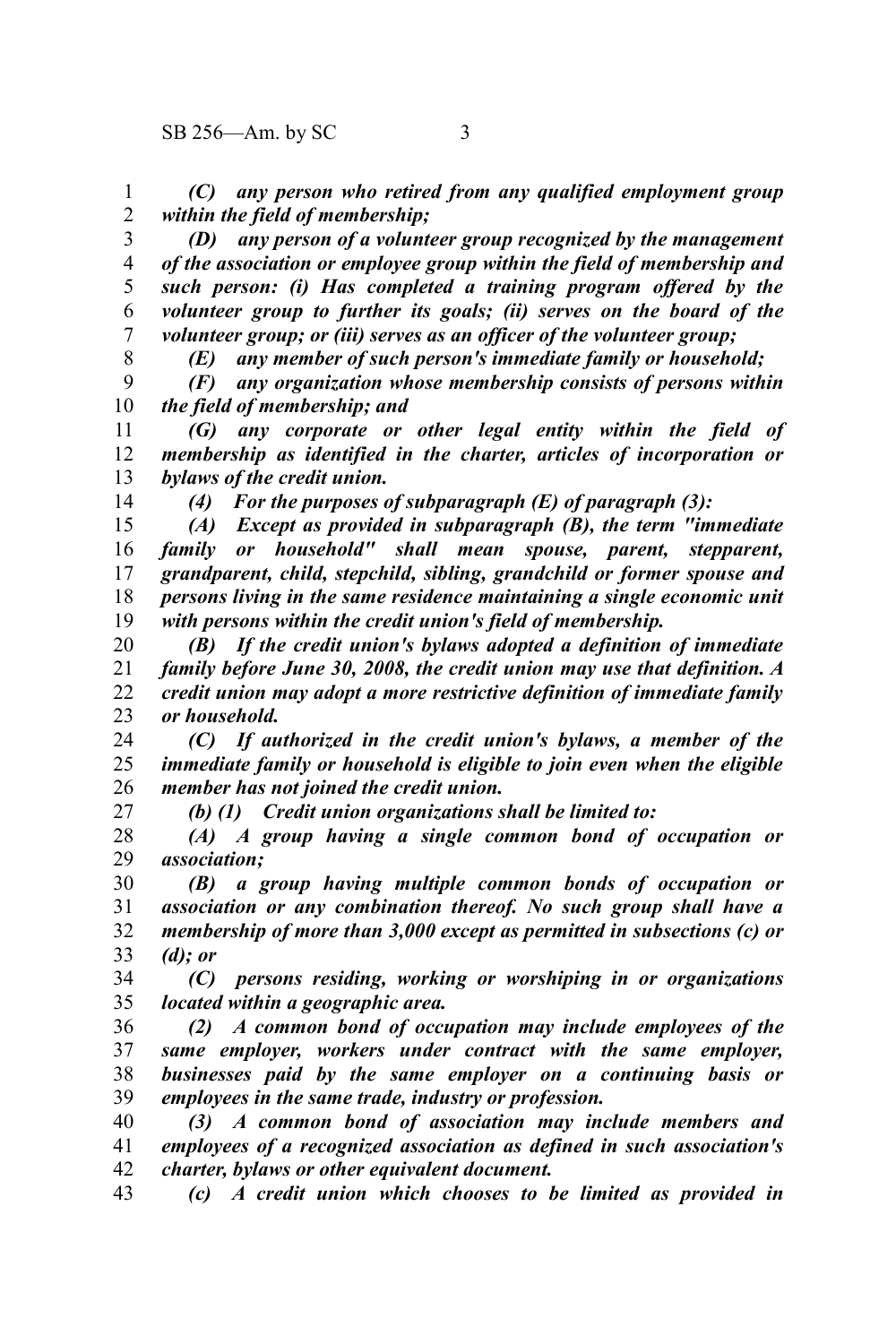*subparagraph (C) of paragraph (1) of subsection (b) may include one or more common bonds of occupation or one or more common bonds of association or any combination thereof with no limitation on the number of members, if the employer or association is located in the geographic area of the credit union.* 1 2 3 4 5

*(d) A group formed with multiple common bonds of occupation or association may exceed 3,000 members if the administrator determines in writing that such group could not feasibly or reasonably establish a new single common bond credit union because the group:* 6 7 8 9

*(1) Lacks sufficient volunteer and other resources to support the efficient and effective operation of a credit union;* 10 11

*(2) does not meet the criteria established by the administrator indicating a likelihood of success in establishing and managing a new credit union, including demographic characteristics such as geographical location of members, diversity of ages and income levels, and other factors that may affect the financial viability and stability of a credit union; or* 12 13 14 15 16 17

*(3) would be unlikely to be able to operate in a safe and sound manner.* 18 19

20 21

*(e) (1) A geographic area may include:*

*(A) A single political jurisdiction;*

*(B) multiple contiguous political jurisdictions if the aggregate total of the population of the geographic area does not exceed 500,000, except as provided in subparagraph (C) or in subsections (i), (j), (k) and (l); or* 22 23 24

*(C) if the headquarters of the credit union is located in a MSA, the geographic area may include one or more political jurisdictions which share a common border to the MSA if the aggregate total of the population of the geographic area does not exceed 1,000,000. The maximum population available for any credit union whose headquarters is located within a MSA shall be adjusted by the administrator based upon the population data for the largest MSA in the state of Kansas, or any portion thereof located within the state of Kansas. The maximum population available for any credit union whose headquarters is located within a MSA shall be determined by multiplying the population of the largest MSA in the state of Kansas, or that portion of such MSA located within the state of Kansas if the boundaries of such MSA extend outside the state of Kansas, as determined by the most recent population data, by the fraction having a numerator of 1,000,000 and a denominator of 750,000 for the purposes of this section, the administrator shall use population data* based upon the adjusted federal census information presented to the legislature by the secretary of state pursuant to K.S.A. 11- 304, and amendments thereto *as defined in subsection (g).* 25 26 27 28 29 30 31 32 33 34 35 36 37 38 39 40 41 42

*(2) Except as provided in subsections (i), (j), (k) and (l), from and* 43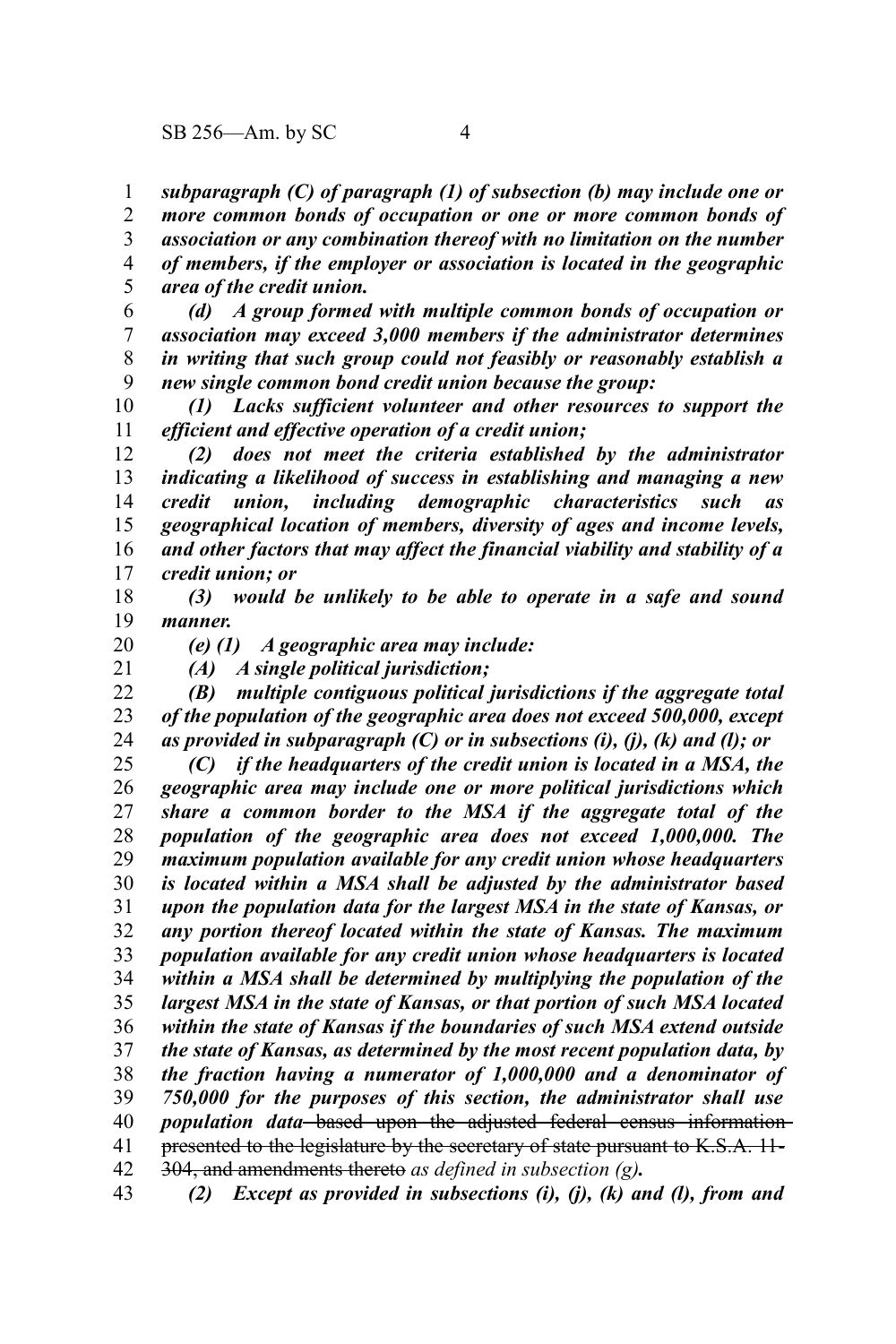*after July 1, 2008, no geographic area shall consist of any congressional district or the entire state of Kansas.* 1 2

*(f) (1) Except as provided in subsections (i), (j), (k) and (l), from and after July 1, 2008, no credit union shall change or alter its field of membership except as provided in this section. Before a credit union can alter or change its field of membership, such credit union shall file, or cause to be filed, with the administrator, an application for amendment to its field of membership. The application shall include:* 3 4 5 6 7 8

*(A) Documentation showing that the proposed area or groups to be served meets the statutory requirements for field of membership set forth in this statute;* 9 10 11

*(B) pro forma financial statements for the first two years after the proposed alteration of or change in field of membership, including any assumption regarding growth in membership, shares, loans and assets;* 12 13 14

*(C) a marketing plan addressing how the proposed field of membership will be served;* 15 16

*(D) the financial services to be provided to the credit union's members;* 17 18

*(E) a local map showing the location of both current and proposed headquarters and branches; and* 19 20

*(F) the anticipated financial impact on the credit union in terms of need for additional employees and fixed assets.* 21 22

*(2) (A) The application shall also include a proof of publication of the notice that the affected credit union intends to file or has filed an application to alter or change its field of membership. Such notice shall be in the form prescribed by the administrator and shall at a minimum contain the name and address of the applicant credit union and a description of the proposed alteration of or change in the field of membership.* 23 24 25 26 27 28 29

*(B) The notice shall be published for two consecutive weeks in the Kansas register. The required publications shall occur within 60 days of and prior to the effective date of the proposed change. The applicant shall provide proof of publication to the administrator.* 30 31 32 33

34

*(g) For the purposes of this section:*

*(1) "MSA" means a metropolitan statistical area as defined by the United States department of commerce which has more than one county located in Kansas. If the boundaries of such MSA extend outside the state of Kansas only that portion of such MSA located within the state of Kansas shall be considered for the purposes of this section.* 35 36 37 38 39

*(2) "Political jurisdiction" means a city, county, township or clearly identifiable neighborhood.* 40 41

*(3) "Population data" means official state population figures for the state of Kansas, or any portion thereof, which are identical to the* 42 43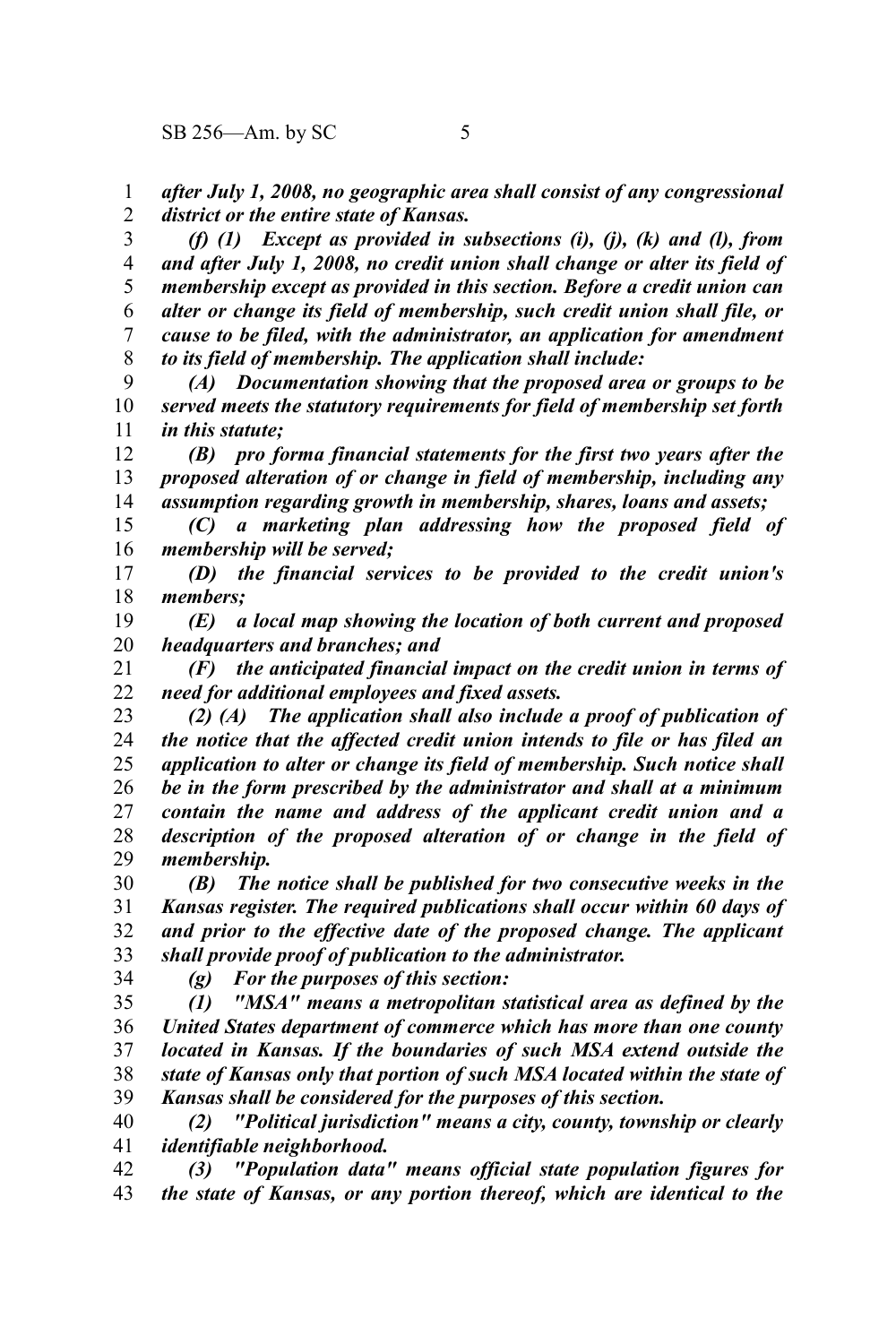*decennial census data from the actual enumeration conducted by the United States bureau of the census and used for the apportionment of* 1 2

*the United States house of representatives in accordance with* K.S.A. 11- 304 *section 1, and amendments thereto.* 3 4

*(h) No increase in the population reflected by the population data shall require a modification to a field of membership as in existence on June 30, 2008.* 5 6 7

*(i) Notwithstanding any other provisions of this section, any person, including any member of such person's immediate family or household, or organization that is a member of any credit union which was in existence on June 30, 2008, may continue to be a member of such credit union after such date. For the purposes of this subsection, if the term "member" refers to an individual, the term member may include any other person who is a member of such individual's immediate family or household as specified in subsection (a).* 8 9 10 11 12 13 14 15

16

*(j) (1) Notwithstanding any other provisions of this section:*

*(A) Any branch of a credit union that is in existence as of February 1, 2008, may continue to operate in the county where it is located on and after June 30, 2008. If such branch is unable to continue operations due to a natural disaster, eminent domain proceedings, loss of lease, loss of sponsor space or any condition outside of the control of the credit union, the credit union may establish a replacement branch in that county.* 17 18 19 20 21 22

*(B) Any credit union which has taken an overt step toward the construction of a new building, facility or branch on or before February 1, 2008, may continue to construct and operate the new building, facility or branch in the city in which such new building, facility or branch is located even if the construction is not completed on or before June 30, 2008. If such branch is unable to continue operations due to a natural disaster, eminent domain proceedings, loss of lease, loss of sponsor space or any condition outside of the control of the credit union, the credit union may establish a replacement branch in that city.* 23 24 25 26 27 28 29 30 31

*(2) For the purposes of this subsection, the term "overt act" includes the:* 32 33

*(A) Purchase of or entering into a contract for the purchase of any necessary tract of land for the location of such new building, facility or branch of an existing credit union.* 34 35 36

*(B) Acquisition or lease of a building for the purpose of housing a new facility or branch of an existing credit union.* 37 38

*(C) Adoption of architectural drawings for the construction of a new building, facility or branch of an existing credit union.* 39 40

*(D) Adoption of architectural drawings for the renovation of an existing building for use as a facility or branch of an existing credit union.* 41 42 43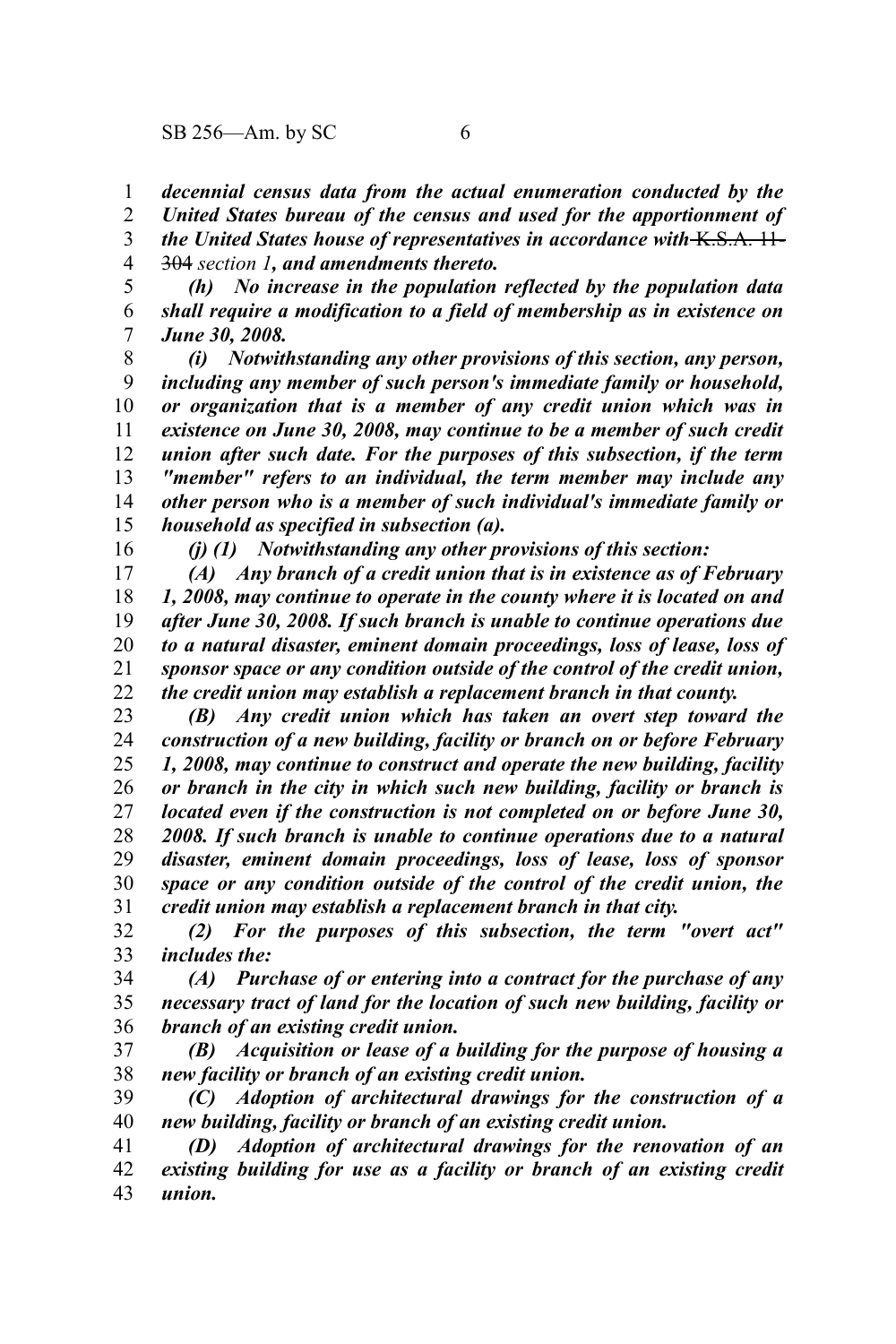*(k) Notwithstanding any other provisions of this section, a member of any occupation or association group whose members constituted a portion of the membership of any credit union as of February 1, 2008, shall continue to be eligible to become a member of that credit union, by virtue of membership in that group on and after June 30, 2008. For purposes of this subsection, a patron of an organization is eligible for membership if such patron is an individual who uses the products and services of the organization which is included in the field of membership of the credit union at the time the patron applies for membership in the credit union.* 1 2 3 4 5 6 7 8 9 10

*(l) Notwithstanding any other provisions of this section, any credit union:* 11 12

*(1) Which has been granted a field of membership on or before February 1, 2008, which includes the entire state of Kansas or its residents shall, on or before January 1, 2009, adopt a field of membership that may include multiple contiguous political jurisdictions having an aggregate total population not to exceed 1,000,000. The population of the county of any branch of such credit union not located within the adopted field of membership shall not be included in the 1,000,000 population total. Any credit union with its headquarters located in a county that is not part of a MSA shall not include more than one MSA in its entirety in its adopted field of membership.* 13 14 15 16 17 18 19 20 21 22

*(2) With its headquarters located within a MSA as of February 1, 2008, may continue to include multiple contiguous political jurisdictions that were included in its field of membership as of February 1, 2008, if the aggregate total population of such multiple contiguous political jurisdictions does not exceed 1,000,000. If the field of membership of any credit union involves multiple contiguous political jurisdictions that have an aggregate total population that exceeds 1,000,000 as of February 1, 2008, then such credit union shall, on or before January 1, 2009, adopt a field of membership that may include multiple contiguous political jurisdictions having an aggregate total population which does not exceed 1,000,000. The population of the county of any branch of such credit union not located within the adopted field of membership shall not be included in the 1,000,000 population total.* 23 24 25 26 27 28 29 30 31 32 33 34 35

*(3) With headquarters located in a county that is not part of a MSA may continue to include multiple contiguous political jurisdictions that were included in its field of membership as of February 1, 2008, if the aggregate total population of such multiple contiguous political jurisdictions does not exceed 1,000,000 population total. If the field of membership of any credit union involves multiple contiguous political jurisdictions that have an aggregate total population that exceeds 1,000,000 as of February 1, 2008, then such credit union shall, on or* 36 37 38 39 40 41 42 43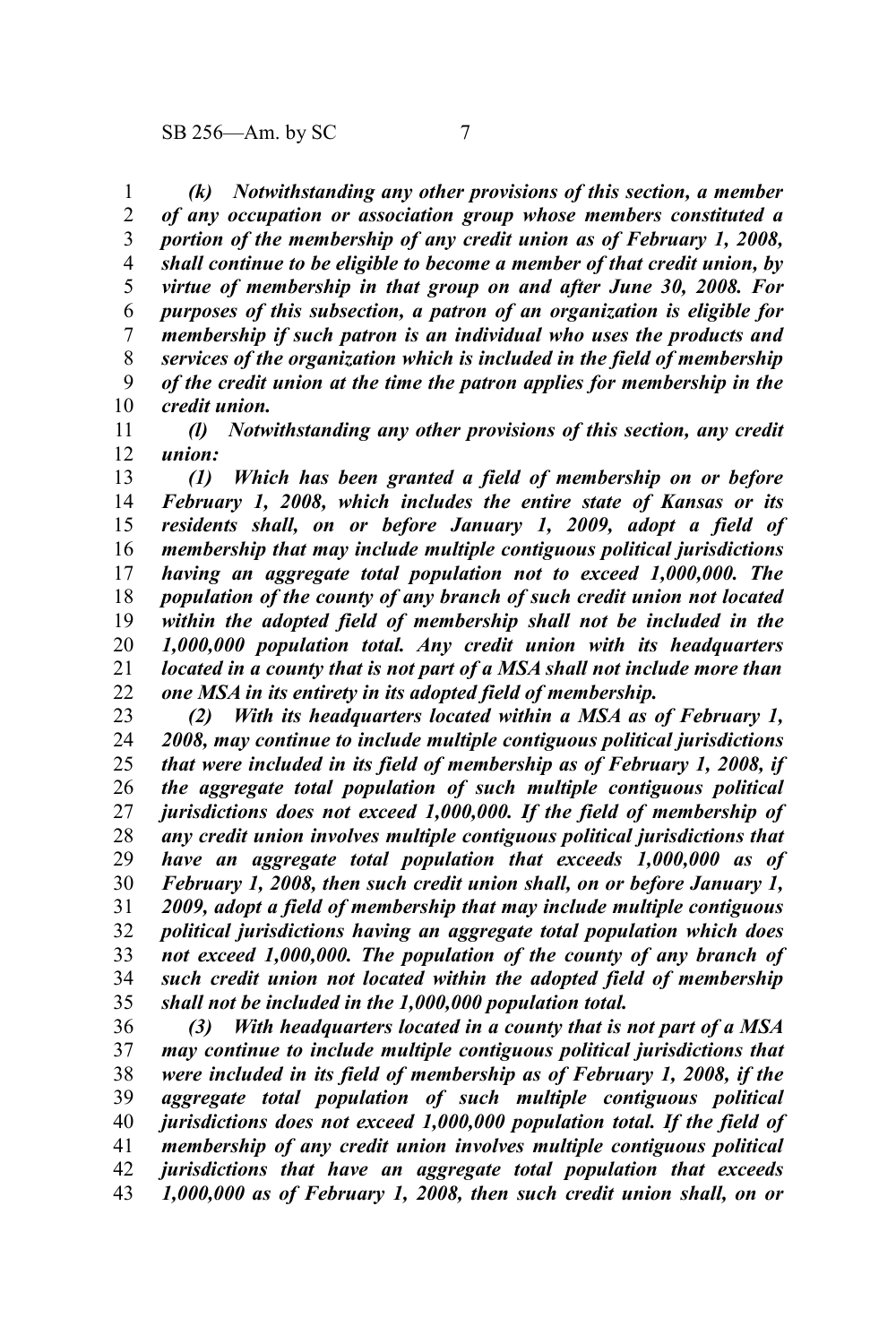*before January 1, 2009, adopt a field of membership that may include multiple contiguous political jurisdictions having an aggregate total population which does not exceed 1,000,000 population total. The population of the county of any branch of such credit union not located within the adopted field of membership shall not be included in the 1,000,000 population total. The adopted field of membership of such credit union shall not include more than one MSA in its entirety.* 1 2 3 4 5 6 7

*Sec. 5. K.S.A. 2019 Supp. 45-229 is hereby amended to read as follows: 45-229. (a) It is the intent of the legislature that exceptions to disclosure under the open records act shall be created or maintained only if:* 8 9 10 11

*(1) The public record is of a sensitive or personal nature concerning individuals;* 12 13

*(2) the public record is necessary for the effective and efficient administration of a governmental program; or* 14 15

16

*(3) the public record affects confidential information.*

*The maintenance or creation of an exception to disclosure must be compelled as measured by these criteria. Further, the legislature finds that the public has a right to have access to public records unless the criteria in this section for restricting such access to a public record are met and the criteria are considered during legislative review in connection with the particular exception to disclosure to be significant enough to override the strong public policy of open government. To strengthen the policy of open government, the legislature shall consider the criteria in this section before enacting an exception to disclosure.* 17 18 19 20 21 22 23 24 25

*(b) Subject to the provisions of subsections (g) and (h), any new exception to disclosure or substantial amendment of an existing exception shall expire on July 1 of the fifth year after enactment of the new exception or substantial amendment, unless the legislature acts to continue the exception. A law that enacts a new exception or substantially amends an existing exception shall state that the exception expires at the end of five years and that the exception shall be reviewed by the legislature before the scheduled date.* 26 27 28 29 30 31 32 33

*(c) For purposes of this section, an exception is substantially amended if the amendment expands the scope of the exception to include more records or information. An exception is not substantially amended if the amendment narrows the scope of the exception.* 34 35 36 37

*(d) This section is not intended to repeal an exception that has been amended following legislative review before the scheduled repeal of the exception if the exception is not substantially amended as a result of the review.* 38 39 40 41

*(e) In the year before the expiration of an exception, the revisor of statutes shall certify to the president of the senate and the speaker of the* 42 43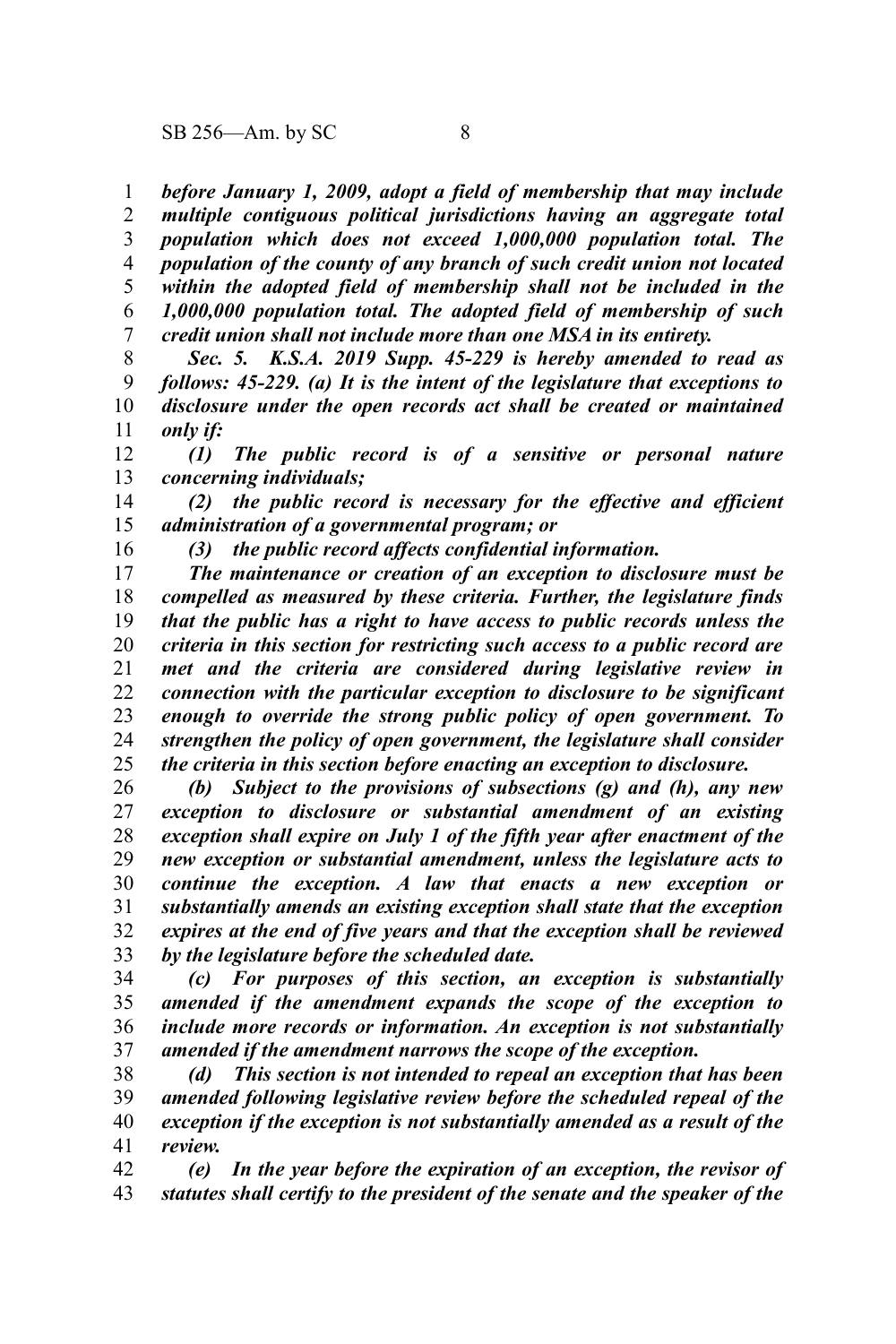*house of representatives, by July 15, the language and statutory citation* 1

*of each exception that will expire in the following year that meets the criteria of an exception as defined in this section. Any exception that is not identified and certified to the president of the senate and the speaker of the house of representatives is not subject to legislative review and shall not expire. If the revisor of statutes fails to certify an exception that the revisor subsequently determines should have been certified, the revisor shall include the exception in the following year's certification after that determination.* 2 3 4 5 6 7 8 9

*(f) "Exception" means any provision of law that creates an exception to disclosure or limits disclosure under the open records act pursuant to K.S.A. 45-221, and amendments thereto, or pursuant to any other provision of law.* 10 11 12 13

*(g) A provision of law that creates or amends an exception to disclosure under the open records law shall not be subject to review and expiration under this act if such provision:* 14 15 16

*(1) Is required by federal law;*

17 18

26

29

*(2) applies solely to the legislature or to the state court system;*

*(3) has been reviewed and continued in existence twice by the legislature; or* 19 20

*(4) has been reviewed and continued in existence by the legislature during the 2013 legislative session and thereafter.* 21 22

*(h) (1) The legislature shall review the exception before its scheduled expiration and consider as part of the review process the following:* 23 24 25

*(A) What specific records are affected by the exception;*

*(B) whom does the exception uniquely affect, as opposed to the general public;* 27 28

*(C) what is the identifiable public purpose or goal of the exception;*

*(D) whether the information contained in the records may be obtained readily by alternative means and how it may be obtained;* 30 31

*(2) an exception may be created or maintained only if it serves an identifiable public purpose and may be no broader than is necessary to meet the public purpose it serves. An identifiable public purpose is served if the legislature finds that the purpose is sufficiently compelling to override the strong public policy of open government and cannot be accomplished without the exception and if the exception:* 32 33 34 35 36 37

*(A) Allows the effective and efficient administration of a governmental program that would be significantly impaired without the exception;* 38 39 40

*(B) protects information of a sensitive personal nature concerning individuals, the release of such information would be defamatory to such individuals or cause unwarranted damage to the good name or* 41 42 43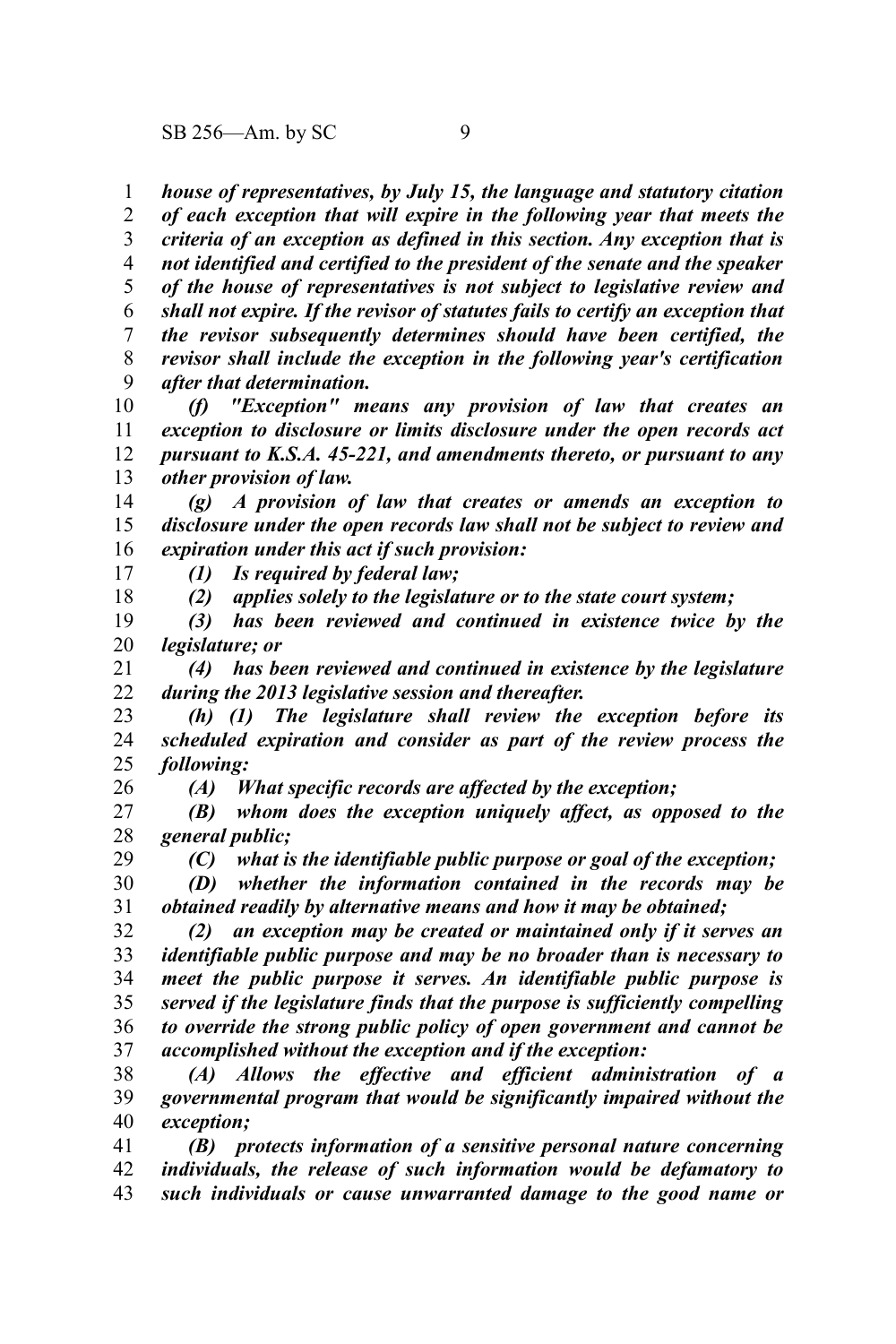*reputation of such individuals or would jeopardize the safety of such* 1

*individuals. Only information that would identify the individuals may be excepted under this paragraph; or* 2 3

*(C) protects information of a confidential nature concerning entities, including, but not limited to, a formula, pattern, device, combination of devices, or compilation of information that is used to protect or further a business advantage over those who do not know or use it, if the disclosure of such information would injure the affected entity in the marketplace.* 4 5 6 7 8 9

*(3) Records made before the date of the expiration of an exception shall be subject to disclosure as otherwise provided by law. In deciding whether the records shall be made public, the legislature shall consider whether the damage or loss to persons or entities uniquely affected by the exception of the type specified in paragraph (2)(B) or (2)(C) would occur if the records were made public.* 10 11 12 13 14 15

*(i) (1) Exceptions contained in the following statutes as continued in existence in section 2 of chapter 126 of the 2005 Session Laws of Kansas and that have been reviewed and continued in existence twice by the legislature as provided in subsection (g) are hereby continued in existence: 1-401, 2-1202, 5-512, 9-1137, 9-1712, 9-2217, 10-630,* 11-306, *12-189, 12-1,108, 12-1694, 12-1698, 12-2819, 12-4516, 16-715, 16a-2- 304, 17-1312e, 17-2227, 17-5832, 17-7511, 17-7514, 17-76,139, 19-4321, 21-2511, 22-3711, 22-4707, 22-4909, 22a-243, 22a-244, 23-605, 23- 9,312, 25-4161, 25-4165, 31-405, 34-251, 38-2212, 39-709b, 39-719e, 39- 934, 39-1434, 39-1704, 40-222, 40-2,156, 40-2c20, 40-2c21, 40-2d20, 40- 2d21, 40-409, 40-956, 40-1128, 40-2807, 40-3012, 40-3304, 40-3308, 40- 3403b, 40-3421, 40-3613, 40-3805, 40-4205, 44-510j, 44-550b, 44-594, 44-635, 44-714, 44-817, 44-1005, 44-1019, 45-221(a)(1) through (43), 46-256, 46-259, 46-2201, 47-839, 47-844, 47-849, 47-1709, 48-1614, 49- 406, 49-427, 55-1,102, 58-4114, 59-2135, 59-2802, 59-2979, 59-29b79, 60-3333, 60-3336, 65-102b, 65-118, 65-119, 65-153f, 65-170g, 65-177, 65-1,106, 65-1,113, 65-1,116, 65-1,157a, 65-1,163, 65-1,165, 65-1,168, 65-1,169, 65-1,171, 65-1,172, 65-436, 65-445, 65-507, 65-525, 65-531, 65-657, 65-1135, 65-1467, 65-1627, 65-1831, 65-2422d, 65-2438, 65- 2836, 65-2839a, 65-2898a, 65-3015, 65-3447, 65-34,108, 65-34,126, 65- 4019, 65-4922, 65-4925, 65-5602, 65-5603, 65-6002, 65-6003, 65-6004, 65-6010, 65-67a05, 65-6803, 65-6804, 66-101c, 66-117, 66-151, 66- 1,190, 66-1,203, 66-1220a, 66-2010, 72-996, 72-4311, 72-4452, 72-5214, 72-53,106, 72-5427, 72-8903, 73-1228, 74-2424, 74-2433f, 74-4905, 74- 4909, 74-50,131, 74-5515, 74-7308, 74-7338, 74-8104, 74-8307, 74-8705, 74-8804, 74-9805, 75-104, 75-712, 75-7b15, 75-1267, 75-2943, 75-4332, 75-4362, 75-5133, 75-5266, 75-5665, 75-5666, 75-7310, 76-355, 76-359, 76-493, 76-12b11, 76-3305, 79-1119, 79-1437f, 79-3234, 79-3395, 79-* 16 17 18 19 20 21 22 23 24 25 26 27 28 29 30 31 32 33 34 35 36 37 38 39 40 41 42 43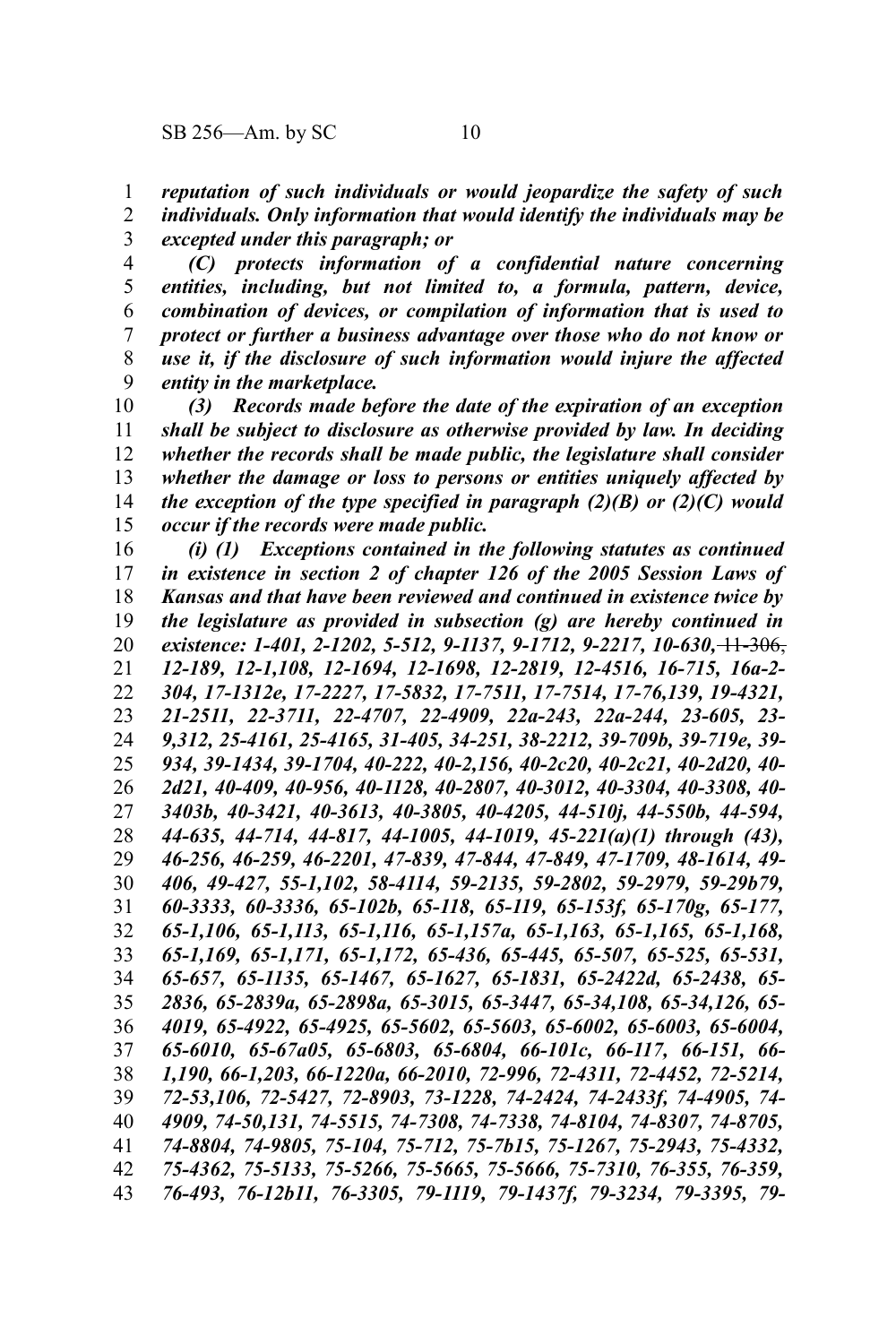*3420, 79-3499, 79-34,113, 79-3614, 79-3657, 79-4301 and 79-5206.* 1

*(2) Exceptions contained in the following statutes as certified by the revisor of statutes to the president of the senate and the speaker of the house of representatives pursuant to subsection (e) and that have been reviewed during the 2015 legislative session and continued in existence by the legislature as provided in subsection (g) are hereby continued in existence: 17-2036, 40-5301, 45-221(a)(45), (46) and (49), 48-16a10, 58- 4616, 60-3351, 72-972a, 74-50,217 and 75-53,105.* 2 3 4 5 6 7 8

*(j) (1) Exceptions contained in the following statutes as continued in existence in section 1 of chapter 87 of the 2006 Session Laws of Kansas and that have been reviewed and continued in existence twice by the legislature as provided in subsection (g) are hereby continued in existence: 1-501, 9-1303, 12-4516a, 39-970, 65-525, 65-5117, 65-6016, 65-6017 and 74-7508.* 9 10 11 12 13 14

*(2) Exceptions contained in the following statutes as certified by the revisor of statutes to the president of the senate and the speaker of the house of representatives pursuant to subsection (e) during 2015 and that have been reviewed during the 2016 legislative session are hereby continued in existence: 12-5611, 22-4906, 22-4909, 38-2310, 38-2311, 38-2326, 40-955, 44-1132, 45-221(a)(10)(F) and (a)(50), 60-3333, 65- 4a05, 65-445(g), 65-6154, 71-218, 75-457, 75-712c, 75-723 and 75-7c06.* 15 16 17 18 19 20 21

*(k) Exceptions contained in the following statutes as certified by the revisor of statutes to the president of the senate and the speaker of the house of representatives pursuant to subsection (e) and that have been reviewed during the 2014 legislative session and continued in existence by the legislature as provided in subsection (g) are hereby continued in existence: 1-205, 2-2204, 8-240, 8-247, 8-255c, 8-1324, 8-1325, 12- 17,150, 12-2001, 17-12a607, 38-1008, 38-2209, 40-5006, 40-5108, 41- 2905, 41-2906, 44-706, 44-1518, 45-221(a)(44), (45), (46), (47) and (48), 50-6a11, 56-1a610, 56a-1204, 65-1,243, 65-16,104, 65-3239, 74-50,184, 74-8134, 74-99b06, 77-503a and 82a-2210.* 22 23 24 25 26 27 28 29 30 31

*(l) Exceptions contained in the following statutes as certified by the revisor of statutes to the president of the senate and the speaker of the house of representatives pursuant to subsection (e) during 2016 and that have been reviewed during the 2017 legislative session are hereby continued in existence: 12-5711, 21-2511, 22-4909, 38-2313, 45-221(a) (51) and (52), 65-516, 65-1505, 74-2012, 74-5607, 74-8745, 74-8752, 74- 8772, 75-7d01, 75-7d05, 75-5133, 75-7427 and 79-3234.* 32 33 34 35 36 37 38

*(m) Exceptions contained in the following statutes as certified by the revisor of statutes to the president of the senate and the speaker of the house of representatives pursuant to subsection (e) during 2012 and that have been reviewed during the 2013 legislative session and continued in existence by the legislature as provided in subsection (g)* 39 40 41 42 43